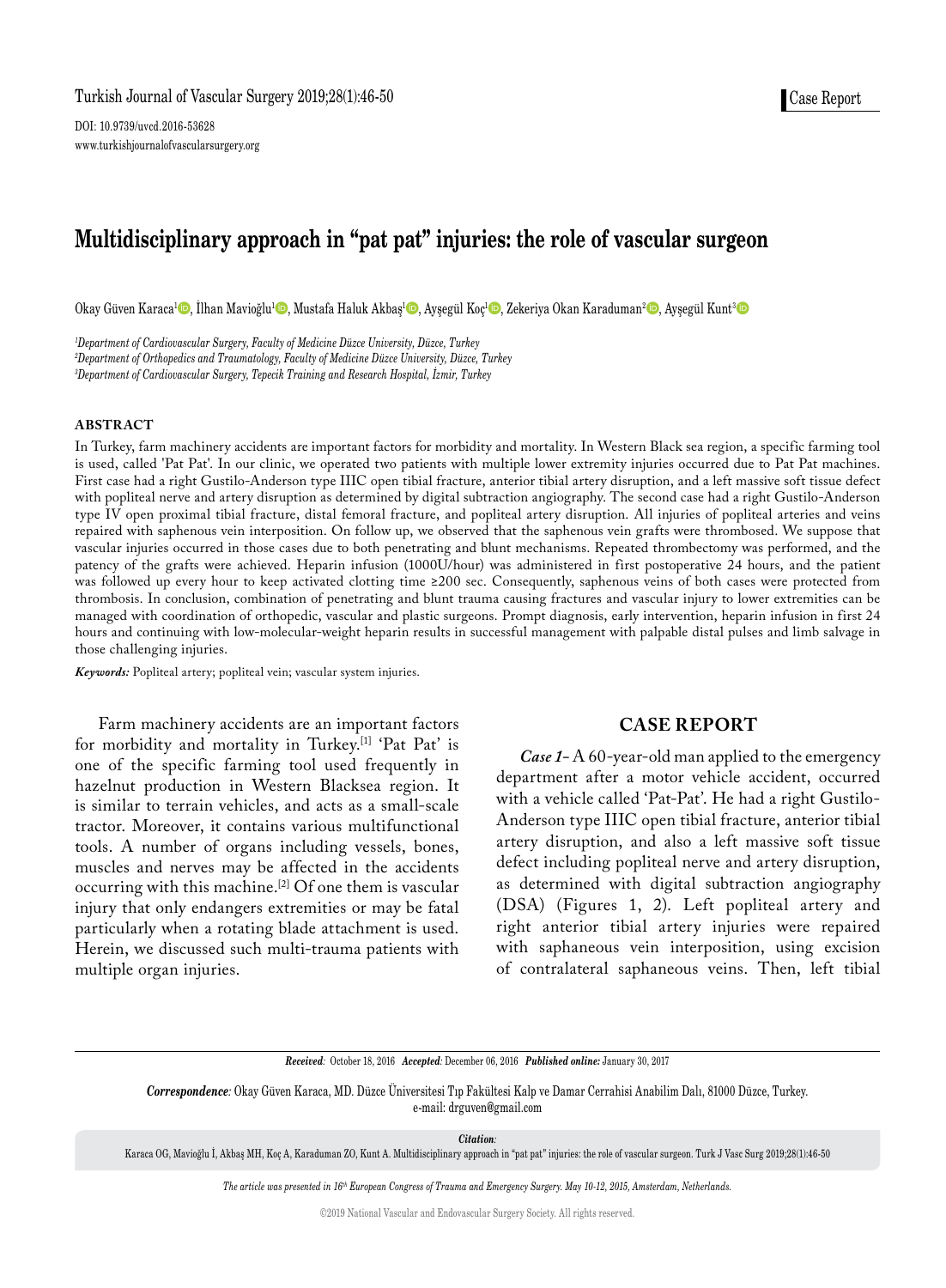

**Figure 1. (a)** Preoperative photograph of left lower extremity of our first case in emergency department. **(b)** Preoperative angiography showed popliteal artery injury of left lower extremity. **(c)** Preoperative photograph of right lower extremity of the same patient. **(d)** Anterior tibial artery injury and the fractures of right tibia and fibula are seen in the preoperative angiography of right lower extremity.

nerve repair, open reduction and internal fixation of right lateral malleolus of tibia and debridement were performed by the orthopedist and neurosurgeon. On control examination two hours later, we observed that the saphenous vein grafts have been thrombosed. Repeat thrombectomy was performed, and the patency of the grafts were achieved; 2 U of erythrocyte suspension and 1 U of fresh frozen plasma were replaced intraoperatively, and the patient was taken to cardiovascular surgery intensive care unit. During postoperative follow-up, four-compartment fasciotomy was performed liberally to prevent compartment syndrome below the open left knee through both medial and lateral longitudinal incisions. Heparin infusion (1000 U/hour) was administered, and the patient was followed by hourly measurements of activated clotting time (ACT). The patient had minimal bleeding, in the style of leakage from the bandage, however heparin infusion was continued, and ACT was kept over 200 seconds. Two units of erythrocyte suspension were replaced on the first postoperative day, and subcutanous low-molecular-weight heparin (LMWH) (enoxaparin), 1000 IU/10 kg twice daily was given instead of heparin after the first 24 hours. Distal pulses were palpable in both lower extremities on the postoperative examination. Then, the patient was transferred to plastic surgery and orthopedics clinics. The soft tissue defect was reconstructed with free vascularized soft tissue flap transfer by plastic surgeons.



**Figure 2.** Preoperative photograph and X-ray of our second case: Left popliteal artery and vein injuries together with the bone fractures, and near-subtotal amputation are seen.

*Case 2-* A 29-year-old man applied to the emergency department after a motor vehicle accident, occurred with a vehicle called 'Pat-Pat'. He had a right Gustilo-Anderson type IV open proximal tibial fracture, distal femoral fracture, and popliteal artery disruption. DSA could not be performed due to hemodynamic instability of the patient. Popliteal artery and vein injuries were repaired with saphenous vein interposition (Figure 3). Then, external fixation and debridement were performed by the orthopedist (Figure 3). On the control examination two hours after surgery, we observed that the saphenous vein grafts were thrombosed. Repeat thrombectomy was performed, and patency was achieved. Four-compartment open fasciotomy through both medial and lateral longitudinal incisions were performed liberally intraoperatively because of pending compartment syndrome. 4 U erythrocyte suspension and 1 U fresh frozen plasma were given intraoperatively, heparin infusion (1000 U/hour) was administered, and the patient was followed up every hour for ACT. He was followed up similar to our first patient postoperatively, and only 1 U erythrocyte suspension replacement was made on the first day. After first 24 hours, subcutaneous LMWH (enoxaparin 1000 IU/10 kg,  $2\times1$ ) was started, and it was seen that bilateral lower extremity distal pulses were palpable in the postoperative course. The patient subsequently developed a massive soft tissue defect in his lower leg. The soft tissue defect was reconstructed with free vascularized soft tissue transfer by plastic surgeons.



**Figure 3.** Perioperative vascular repair with saphenous vein interposition, and postoperative X-ray of our second case.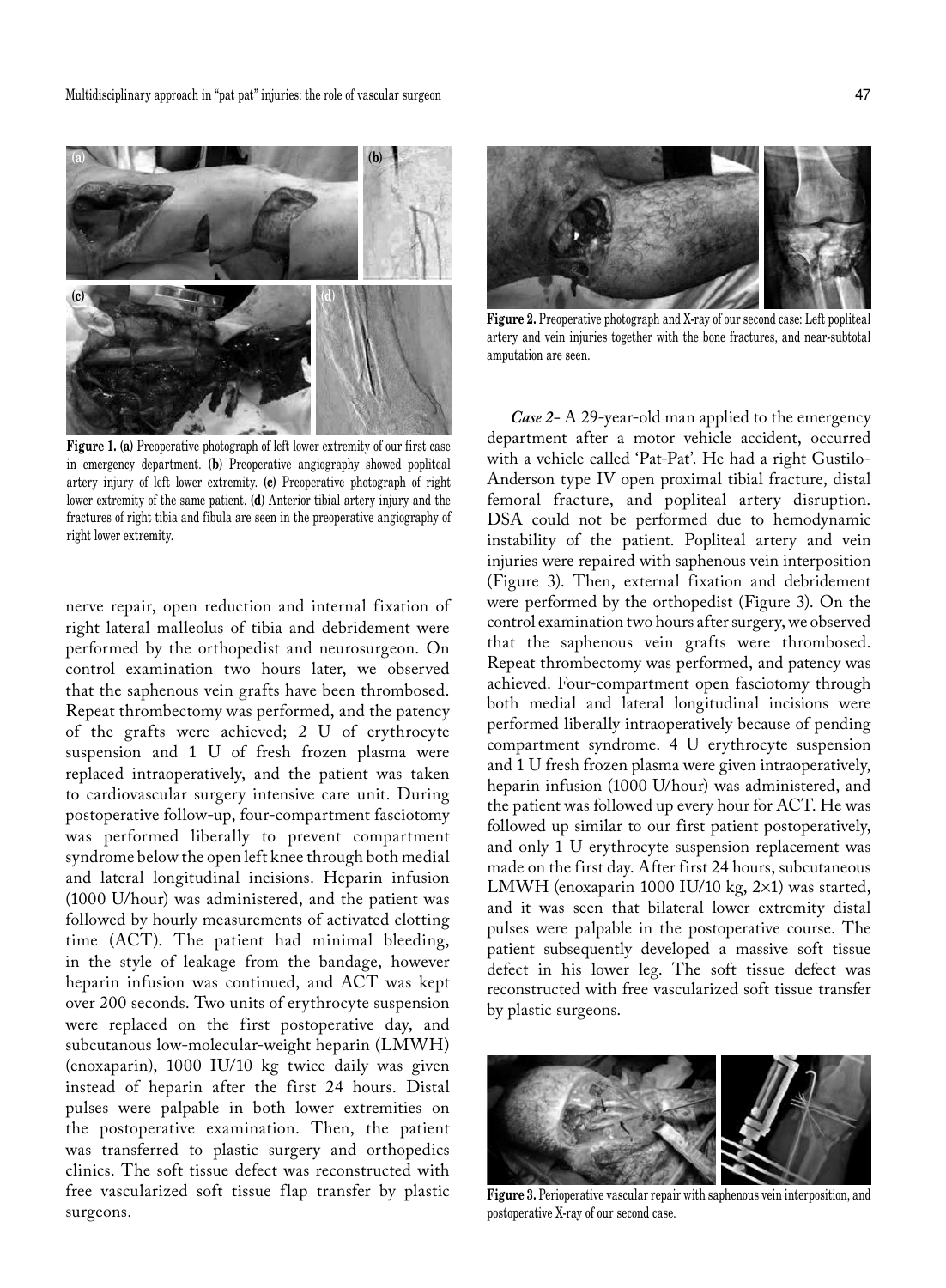### **DISCUSSION**

In Turkey, farm machinery accidents are important factors for morbidity and mortality.<sup>[1]</sup> Similarly, Gerberich et al.[3] showed that among all injuries that occurred due to agricultural instruments, 19.8% were caused by the large-scale farming tools, 8.9% with tractors, and 9.4% with farm equipment that could be used with hand and smaller than tractors, and the rest of the injuries were combined injuries. In Western Blacksea region, a farm tool called Pat Pat is used for transportation and agriculture on mountainous areas that are not suitable for agricultural vehicles such as tractors. Karapolat et al.<sup>[2]</sup> reported that Pat Pat-related injuries were more common in the second and fourth decades of life, and could have serious consequences similar to other agricultural tool-related injuries. In the same study, it was reported that the most frequent injuries were head, neck and spine injuries in 53.3% of the patients, followed by thoracic trauma in 42.9%, and upper extremity traumas in 42.9% of the patients.

Fifty percent of all arterial injuries are seen at the extremities.<sup>[4]</sup> Among them, upper extremity arterial injuries are more frequent, but lower extremity arterial injuries are more serious injuries, and generally occur due to trauma. Traumatic injuries cause limb loss and even death.[4] Both of our patients admitted with lower extremity arteriovenous injuries, close to the knee.

The patients that are evaluated in the emergency department with open fractures, vascular injury and massive soft tissue defects in lower extremity are important because of the decision of amputation or limb salvage. In the treatment of a severely damaged limb, amputation is decided rather than an attempt of salvage. In 1969, Gustilo designated complicated fractures as types I, II, and  $III$ .<sup>[5]</sup> Based on the grade of the injury and the order of poor prognosis, Gustilo et al.<sup>[6]</sup> subdivided type III injuries into three subgroups as III-A, IIIB, and III-C in 1984. The severity of a type III-C fracture alone is reflected by amputation rates that range from 42% to 78%. Furthermore, Russell et al.<sup>[7]</sup> developed a limb injury index, which was based on skin (0 to 1 points), muscle (0 to 2 points), bone (0 to 2 points), nerve (0 to 2 points), vein (0 to 1 points) and arterial injuries (0 to 2 points), and also length of warm ischemia time (0 to 4 points).

In this study, Russell identified the score of the patients who were given amputation decision, as 6 and over. These indexes are able to support the decision of the surgeon by assisting the assessment of viability of the injured limb, and the possibility of success in salvaging the limb. Several principles were reported to guide the surgeons for decision of amputation.

First, amputation is a collective decision in which the vascular injury may be the least important component. The destiny of the damaged limb is often decided with the degree of nerve, bone, and soft-issue damages, but for the reconstruction these elements are less amenable than the artery. Secondly, except for open subtotal amputations, the decision of amputation is always given intraoperatively. The damaged limb should be examined carefully under optimally controlled conditions of the operating room. This is the only reliable way to assess the full extent of the damage, and the nerve continuity is a particularly critical factor in the decision.

In a study of Franz et al.,  $[4]$  arterial injuries were categorized into penetrating mechanisms (56%) and blunt mechanisms (44%). Vascular injuries in our cases probably occurred due to the both types of mechanisms, because of the rotating blade apparatus of the Pat Pat machine.

Early diagnosis is the most important factor in vascular injuries. In the diagnosis of the vascular injury, there are hard and soft signs that helps in the clinic. Clinical evaluation of a vascular injury includes examination of distal pulses, color and temperature of the extremity. Hard signs are active hemorrhage, absent pulses, large expanding hematoma, distal ischemia and bruit or thrill. The soft signs are small hematoma, nerve deficit, diminished distal pulses, and history of arterial bleeding. In one of our two patients, there was a subtotal amputation, and or both patients had no pulse with loss of temperature. Although physical examination is the determining factor in injury, Doppler ultrasonography, computed tomography with contrast angiography (CT-A), multi-detector computerized tomography with contrast angiography (MDCT-A), and magnetic resonance angiography are used in the diagnosis. DSA is still the gold standard for diagnosing arterial lesions in patients with traumatic extremity injuries.[8] If the traumatic patient has active bleeding, immediate surgical intervention can be done without imaging.<sup>[9]</sup> In our first case, we used arteriography after initial assessment to establish the exact level of arterial injury. However our second case was instable, and had a subtotal amputation; therefore he underwent urgent surgery without imaging. Concomitant venous and arterial injuries occur mostly in the superficial femoral and popliteal vessels.[10] Similarly, there was accompanying popliteal vein injury in our second case, and the diagnosis was done intraoperatively.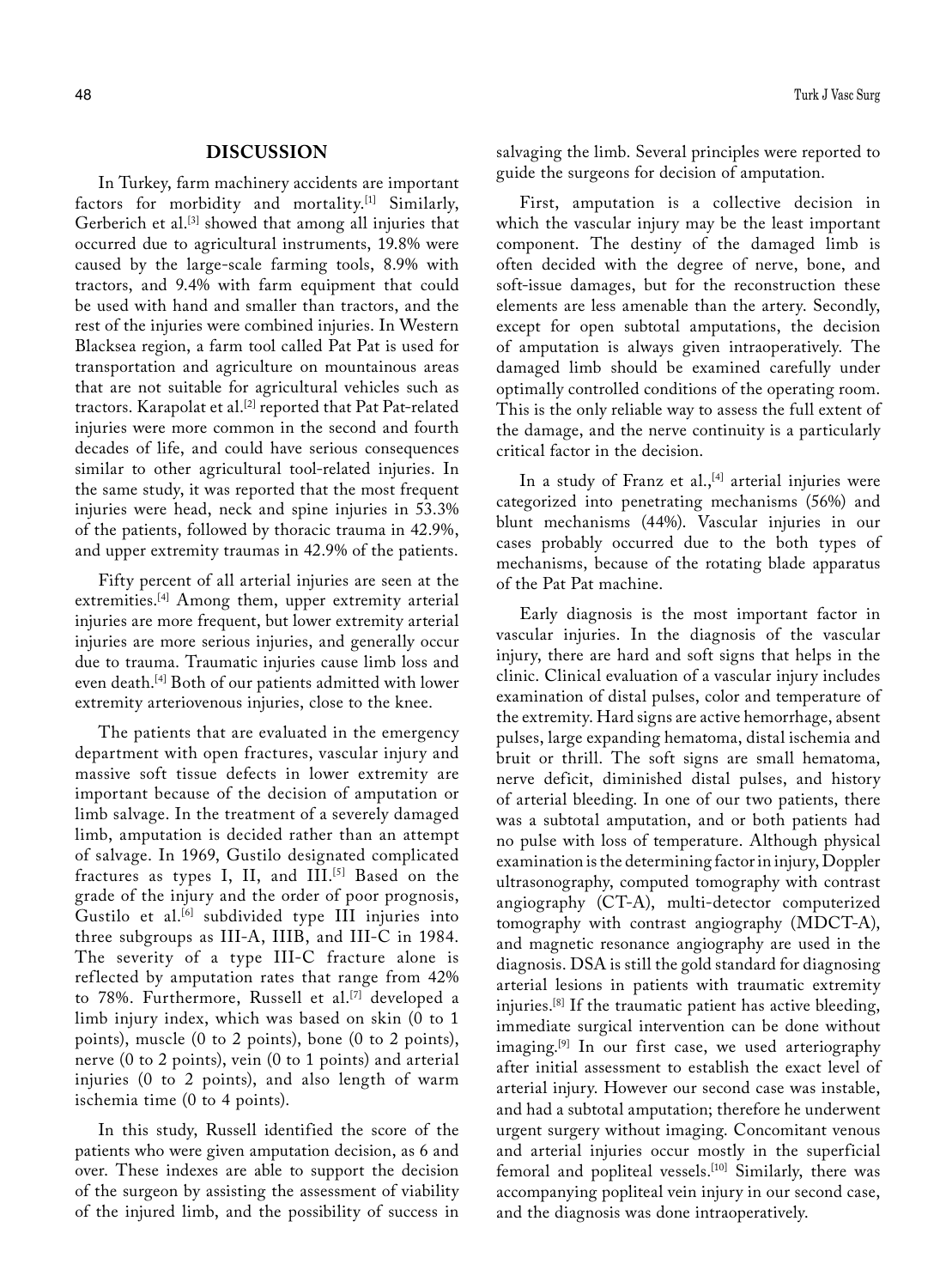**Table 1. Indications for fasciotomy**

| Absolute indications                                                                                                                                              | Potential indications                            |
|-------------------------------------------------------------------------------------------------------------------------------------------------------------------|--------------------------------------------------|
| Tense compartment plus either<br>Pain with passive motion of muscles traversing the same compartment or<br>Paresis paresthesias referable to the same compartment | Acute ischemia >6 h with few collaterals         |
| Tense compartment in a patient who cannot be examined serially due to obtundation or need for other operations                                                    | Combined arterial and venous traumatic injuries  |
| Intracompartmental pressure minus mean blood pressure <40 mmHg                                                                                                    | Plegmasia serula dolans                          |
| Intracompartmental pressure minus diastolic blood pressure <10 mmHg                                                                                               | Tense compartment after crush injury or fracture |

The patients that have combination of orthopedic and vascular injuries need coordination of various departments in surgery to provide circulation and stabilize the extremity. If the extremity is viable in presence of a fracture, perfusion may be assessed after reduction, because reduction may basically restore perfusion. Restoration of perfusion is a priority in case of malperfusion.[10] Barros suggested that the fractures may be reduced and stabilized either by internal or external fixation before repairing artery and vein.[11] Barros also recommended bridging shunts between the ends of injured vessels to avoid ischemia and its pathophysiological sequelae.<sup>[11]</sup> Popliteal vein and accompanying popliteal artery injuries may be repaired with end-to-end anastamoses, saphenous vein interposition grafts obtained from the contralateral lower extremity, primary repairs such as lateral repair and patching, or ringed polytetrafluoroethylene (PTFE) interposition grafts when indicated.[9] Ekim et al.[9] used saphenous vein interposition or PTFE grafts in treatment, but they performed bone stabilization after vascular surgery. If it is possible, endovascular techniques are employed after imaging. Balloon occlusion and percutaneous transcatheter embolization are available endovascular techniques. In addition, placement of endovascular stents and stent grafts can be alternative to open surgery. We performed sapheneous vein interposition in the surgical treatment of our two cases.

Compartment syndrome developed in both of our patients. Compartment syndrome is an emergency situation that is observed as a complication of diverse conditions, and treated by vascular surgeons. The diagnosis of acute compartment syndrome begins with a high index of suspicion. Symptoms of the compartment syndrome include pain that is disproportionate to the magnitude of injury and paresthesia in distal extremity. Intracompartmental pressure (ICP) should be recorded regularly, particularly in case of suspicion, loss of senses, and pediatric patients with suspected compartment syndrome. The most commonly used ICP measuring systems are arterial line manometer, handheld Stryker system, and White side manometer. It has been recommended that near-infrared spectroscopy and laser Doppler flowmetry may be used as noninvasive techniques to aid identification of an evolving compartment syndrome. We use an arterial line manometer. Clinical criteria for a fasciotomy include a swollen and tense compartment, pain with passive motion of muscle groups which are traversing that compartment, and neurologic findings referable to the compartment. Indications for fasciotomy are summarized in Table 1, as absolute and potential indicaitons.[12]

We are performed vascular surgery at the beginning of surgery, before the bone stabilization. In our both cases, early thrombosis occurred in the repaired vascular structures. Patency was achieved with repeat thrombectomy surgeries in both of our patients. We supposed that the arterial injury that occurred due to Pat Pat machine included two mechanisms (penetrating and blunt mechanisms). We supposed that 24-hour heparin infusion provided an ACT longer than 200 sec. Then continuing with LMWH may be helpful to prevent thrombosis of grafts, despite bleeding risk in a large tissue injury. In our experience, there was oozing bleeding from the lesions, and 2 U of erythrocyte suspension replacement was needed for our first patient while the only 1 U of erythrocyte suspension replacement was required for our second patient.

Combination of penetrating and blunt traumas generating fractures and vascular injury to lower extremities can be managed in coordination of orthopedic, vascular and plastic surgeons. Prompt diagnosis, early intervention, liberal use of fasciotomy and 24-hour heparin infusion with continuing LMWH resulted in successful management of those difficult injuries with palpable distal pulses, and salvage of the limb.

#### **Declaration of conflicting interests**

The authors declared no conflicts of interest with respect to the authorship and/or publication of this article.